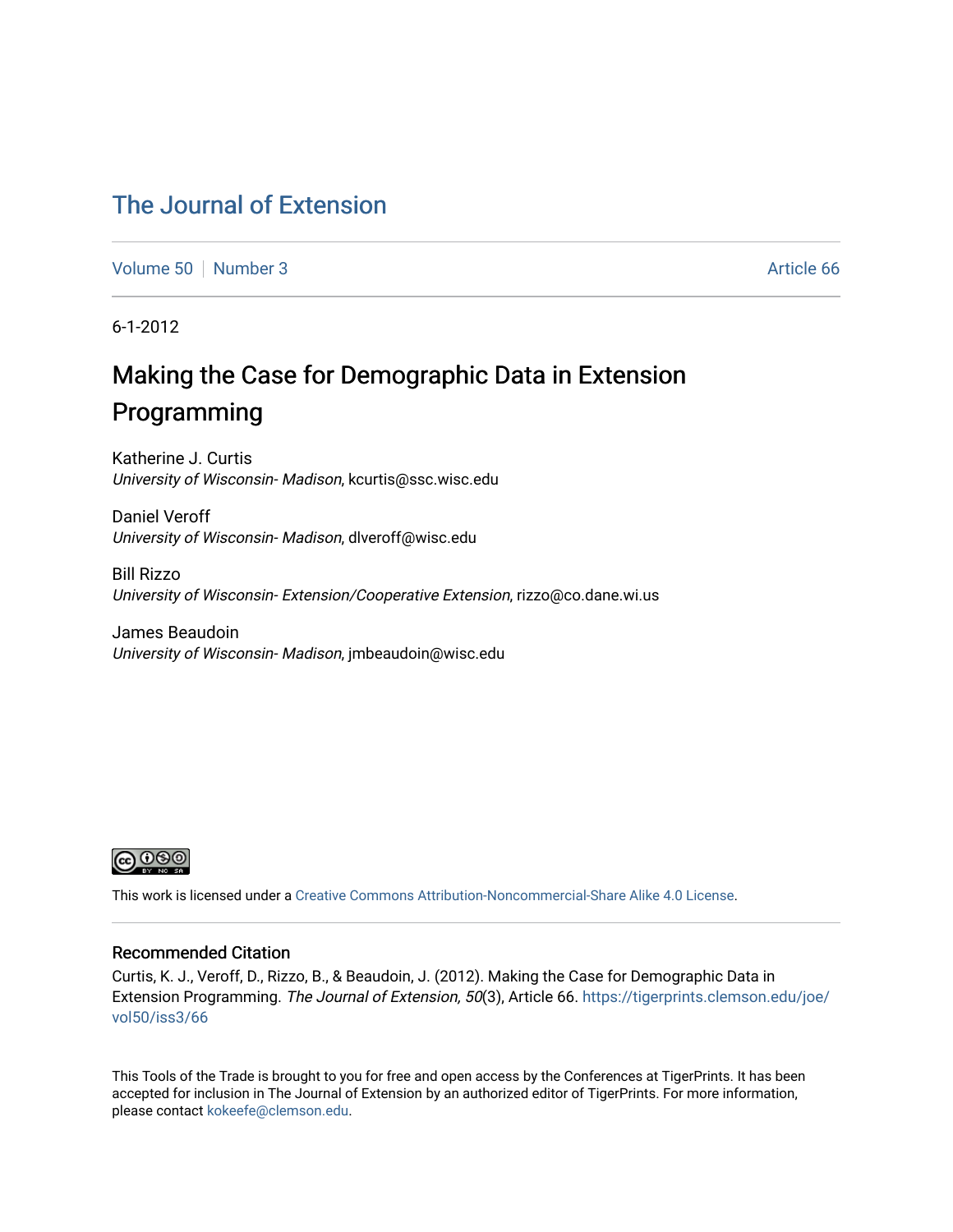

**June 2012 Volume 50 Number 3 Article Number 3TOT5**

[Return to Current Issue](http://www.joe.org/joe/2012june/)

## **Making the Case for Demographic Data in Extension Programming**

#### **Katherine J. Curtis**

Assistant Professor, Demographic Specialist Department of Community and Environmental Sociology University of Wisconsin-Madison Madison, Wisconsin [kcurtis@ssc.wisc.edu](mailto:kcurtis@ssc.wisc.edu)

#### **Daniel Veroff**

Director, Demographic Specialist Applied Population Laboratory University of Wisconsin-Madison Madison, Wisconsin [dlveroff@wisc.edu](mailto:dlveroff@wisc.edu)

#### **Bill Rizzo**

Community and Economic Development Educator University of Wisconsin-Extension/Cooperative Extension Madison, Wisconsin [rizzo@co.dane.wi.us](mailto:rizzo@co.dane.wi.us)

> **James Beaudoin** Information Processing Consultant Applied Population Laboratory University of Wisconsin-Madison Madison, Wisconsin [jmbeaudoin@wisc.edu](mailto:jmbeaudoin@wisc.edu)

*Abstract: Understanding one's community is essential for effective Extension programming across all program areas. The use of current and reliable demographic data is crucial for Extension to develop effective education and programming to track change and to uncover hidden community characteristics. We discuss what demographic data are, present examples of programming applications using demographic data and their importance for communities, and detail how to access demographic data.*

## **Importance of Demographic Data for Extension Programming**

In his article on the utility of census data in decision-making, Preston (1982:6) stated:

A critical issue for Extension is the extent to which lay program leaders and agents can and should anticipate and respond to population growth, or decline, and its resultant changes. The ability and willingness to anticipate changing local conditions and needs is imperative to the future of Extension.

This assertion applies to Extension programming nearly 30 years later. However, demographic data tells us more about the populations we serve than their size and whether they are growing or declining. These data also describe the characteristics of a population or community in terms of:

Basic features – age, gender, race/ethnicity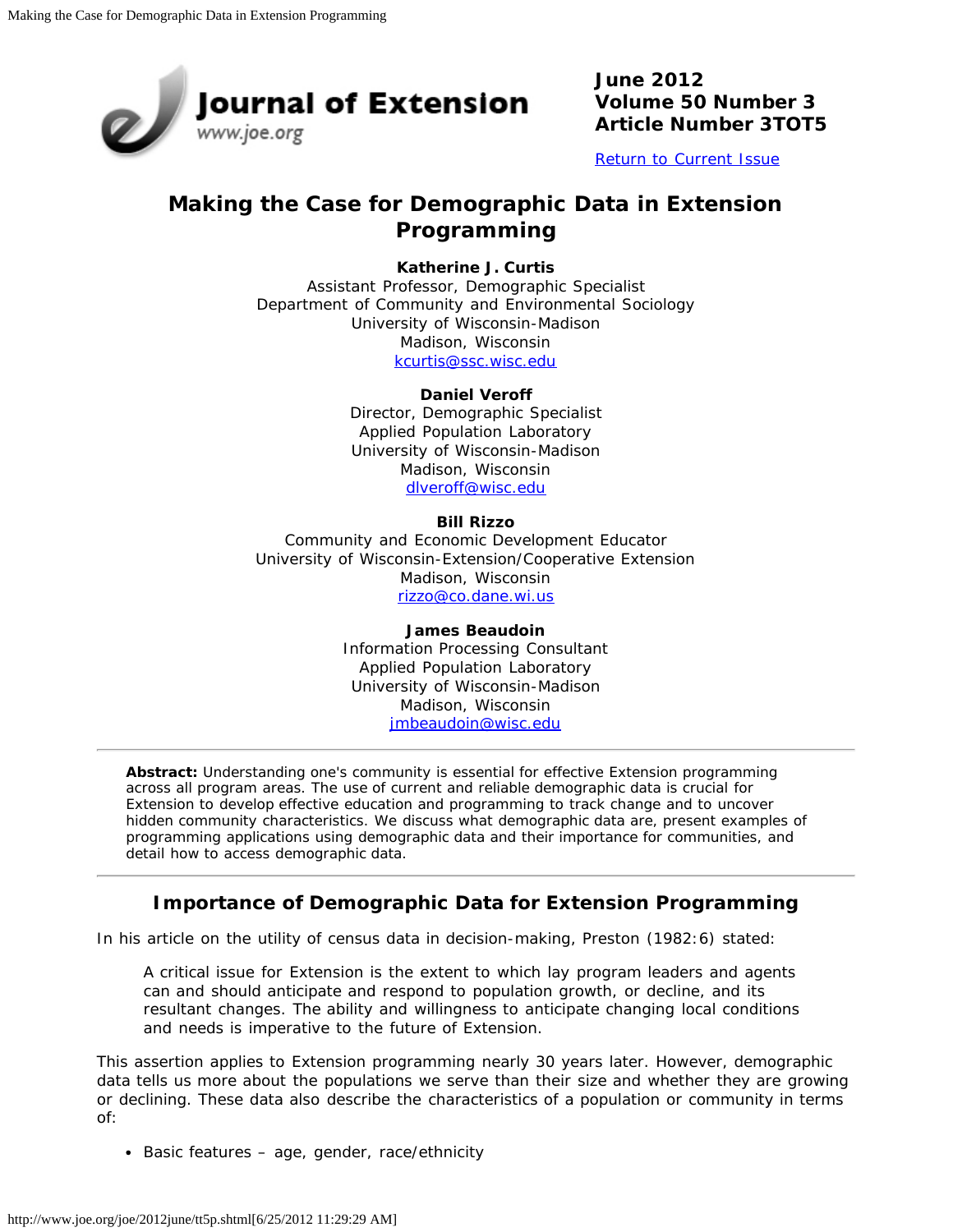- Social features households/families, education, marital status
- Economic features income, poverty, employment, occupation
- Housing features tenure, type, value

Population characteristics, including age, sex, type of household, race/ethnicity, education, income, and employment, are central to the planning and delivery of most Extension programs. Demographic data help Extension understand communities and tailor or target effective education and programming to track change and allow comparisons (similarities or differences) and to uncover hidden characteristics, assets, or deficits. In one specific application, demographic data help guide programming and education with diverse communities and audiences. Further, data related to race and ethnicity can help set goals for participation and outcomes, determine the need for translation or interpretation for non-English speakers, and design culturally responsive programming.

Demographic data also help with evaluations or assessments that provide the basis for planning and decision-making. Examples include grant writing and other "making the case" evaluations. Additionally, demographic data help contextualize people in places of any size (nation to neighborhood) and can provide a framework for community input and participation. Practice has shown that community residents respond readily to data that describe the places they live and are willing to contribute local knowledge that helps contextualize, explain, and make linkages between the data and what is happening in their community.

### **Programming Applications**

New approaches to Extension education are requiring Extension educators to adopt new educational strategies such as strategic planning education and facilitation. At the University of Wisconsin-Extension, some county-based community development educators are facilitating strategic planning and community visioning efforts for entire communities. Such projects rely heavily on reliable data to reflect changing trends among populations and sub-populations within and across jurisdictions, and to compare communities over time. The more current and reliable the data, the more confident community leaders and planning participants can feel about the plans constructed using demographic data. The fiscal and political implications for this type of application are enormous.

Demographic data often provide the rationale behind major municipal resource applications and does so across a broad array of service and infrastructure challenges and needs ranging from police and fire services, to planning for new and costly infrastructure such as libraries, community centers, roads, street and sewer improvements, business parks, and civic campuses. Demographic data also support planning activities focusing on elective services such as youth services, senior services, and a wide array of other social services. Moreover, this type of planning as community change education extends to non-profit organizations and other governmental agencies that, together or separately, tap into local Extension educators for planning assistance around issues related to the services they provide. Again, the currency and relevance of planning and trend data are fundamental for making targeted, accurate service provisions and collaboration decisions.

Finally, the more current the demographic data are, the more useful they are for officials who need to respond confidently to demographic changes that have significant local budgetary and even political impacts. For example, some communities grow more quickly than others, possibly much more quickly. Dane County, Wisconsin and a number of jurisdictions within Dane County are growing at some of the fastest rates in the state. These communities are faced with changerelated, planning-related issues more consistently and more frequently than slower changing communities. Therefore, it is important for planners and local officials working within and on behalf of such communities to have access to data that are as current and as accurate as possible.

This is especially true in a funding environment that is necessarily more frugal and politically charged than it has been for perhaps decades. In this kind of environment, officials want to be